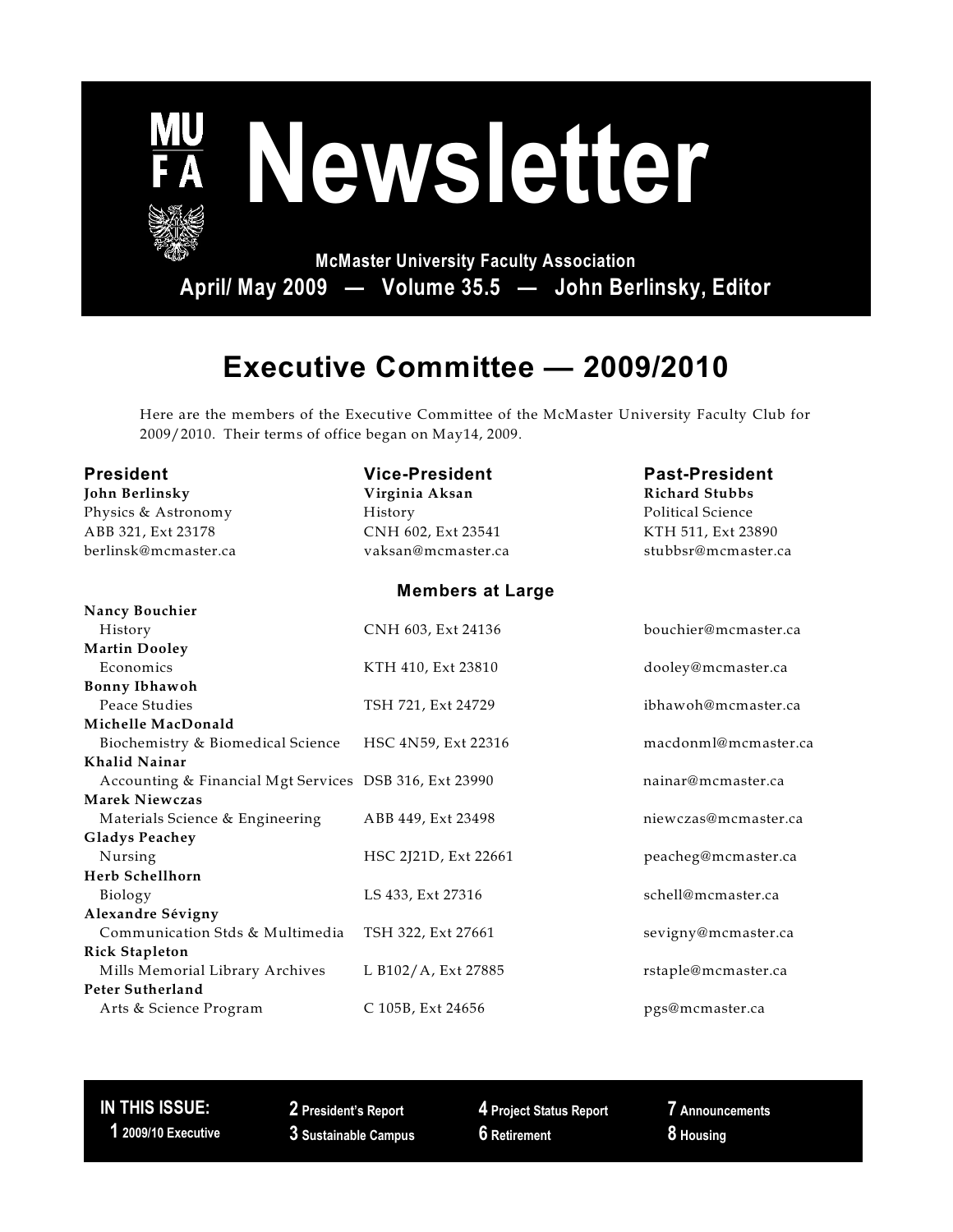### **President's Report (delivered at the May 7, 2009 Annual General Meeting)**

First let me thank a number of people. We very much appreciate David Lazzarato, Chair of the Presidential Advisory Committee on the Impact of the Current Economic Situation, giving his informative presentation to the Annual Meeting. I think both the membership and, I hope, David learnt from the question and answer session.

I want to thank all the dedicated MUFA members who have worked so hard on the many committees that make the University run as smoothly and as well as it does. We have seen from the list of reports presented to the Annual General Meeting how many committees are involved.

I also want to thank Phyllis and Kelly for their massive contribution to the Association. Every year Presidents of MUFA thank these two. Now I know why. They are really invaluable. They are the heart of MUFA.

Second, this has been a very difficult few years not just for MUFA but for the whole of the University. Unfortunately, the Senior Administration has become more and more isolated from the rest of McMaster Community. They have systematically underfunded the Faculties — five of the six are in the red. This has led to the creation of larger classes and more difficult research environments. The treatment of members of The Management Group have alienated many of them. Similarly, faculty members in the School of Business have been totally ignored in the reappointment of their Dean and the University Librarian has lost the support of the MUFA librarians.

At the same time we have a bloated senior administration. The massive post-retirement bonuses for the President and the Vice-President (Health Sciences) have, I know, angered many across the University not to mention the very generous perks for many at the Vice-Presidential level. In addition, the number at the vice-presidential level has ballooned to 17. Most notable is the increase in associate vicepresidents from 2 in 2004 to 9 now!

For me perhaps the most important problem is that senior administrators have no real idea of the problems of teaching in large classes in the first, second and third years. Nor do they appreciate the problems of conducting research in this new environment. Since the advent of the double cohort, there have been some major changes in the student body. Students coming into the University are a year younger and less mature, they are wedded to the new technology and they are increasingly concerned about the overflow numbers on campus.

But senior administrators appear to have no idea of these problems. A significant number have never taught or conducted research at McMaster and for those that have, their experiences are receding into history! So we have decisions being made by senior administrators who know very little about the environment in which faculty members and librarians have to work.

So my third point is that the next two years are crucial for the University. We will be choosing a new president and his or her arrival will be a major event after 15 years of Peter George in office. So I urge all MUFA members to contact the Presidential Search Committee and to express their views on the kind of person we need to be our next president. Of course the choice of the Presidential Search Committee is extremely important, but the selection also has to be considered by the Senate and the Board of Governors. I suggest that MUFA members also contact their Senators and Board members in order to underline their wishes about what kind of person we need as the next president.

Third, I want to wish John Berlinsky the best as he takes over as the new President of MUFA. I have thoroughly enjoyed working with John over this last year as I have with Peter Sutherland as Past President. I also welcome Virginia Aksan as the next Vice-President. I am sure John and Virginia will do an excellent job of representing members of the Faculty Association.

Finally, I wish every one a productive and enjoyable Summer.

*Richard Stubbs*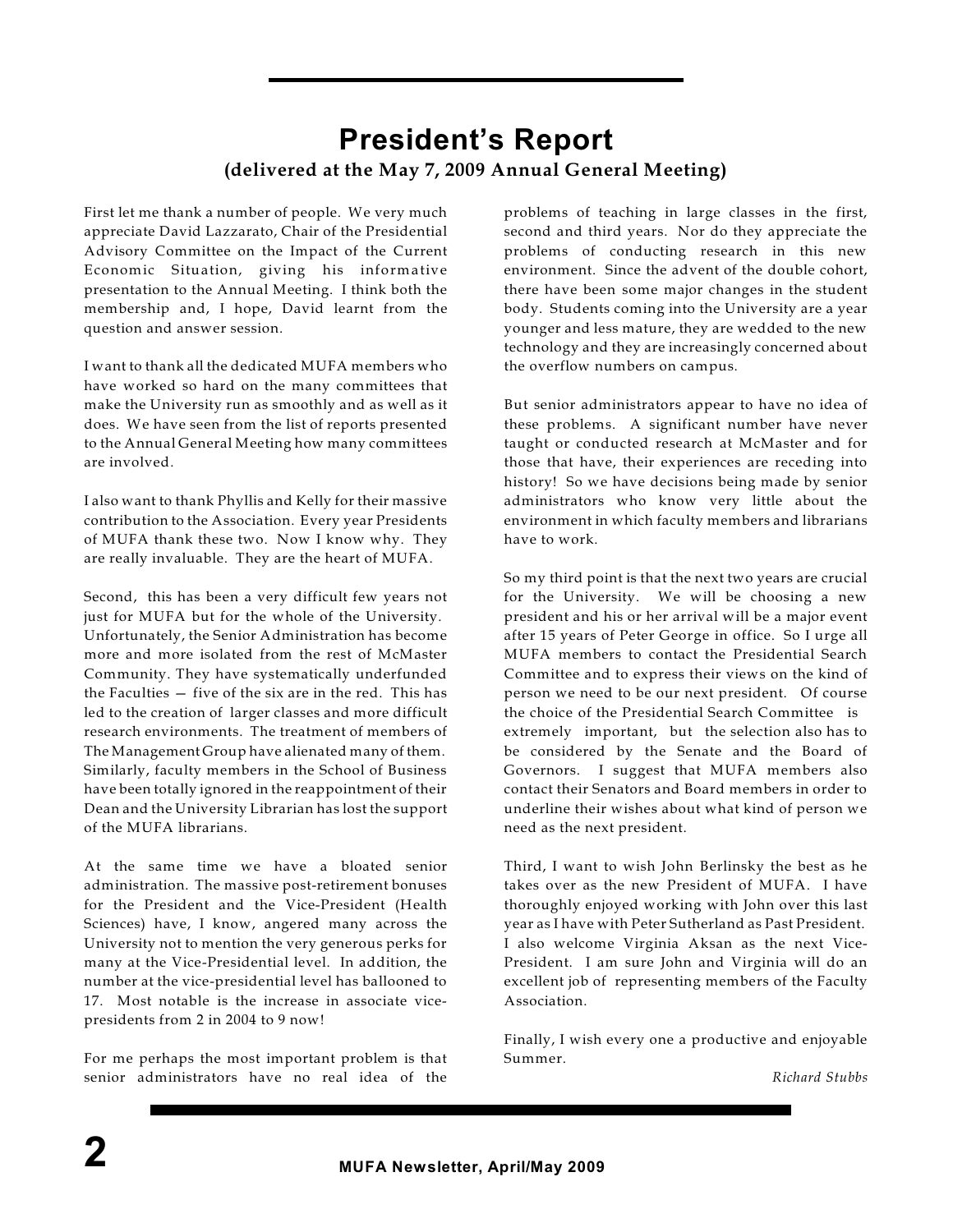# **McMaster's Commitment to a Sustainable Campus**

The University takes seriously its responsibility to a sustainable campus.

This commitment is evidenced by a number of "campus firsts". McMaster is the first campus in Canada to articulate a sustainable building policy. It's among the first to have a LEED certified student residence building (Les Prince Hall) and is among the first to employ leading-edge building technologies such as collecting rain water run-off for other uses.

Among the strategies is a cross-campus commitment to recycling. Here's a quick guide on how to recycle at McMaster.

Items for your office recycling bin and/or the large paper recycling bins located across campus:

- Fine paper (with or without staples /paper clips)
- Newspaper
- File Folders
- **Magazines**
- Envelopes (with or without plastic window)
- Courseware
- Phonebooks
- Cardboard (large boxes should be broken down for pickup)
- Pizza boxes (must be free of food and waste)

Items for the large bottle & can recycling bins located across campus:

- Glass bottles (liquid emptied and cap removed to be placed in waste bin)
- Plastic bottles (liquid emptied and cap removed to be placed in waste bin)
- #1 and #2 plastics

Items for your office waste bins and/or the large waste bins located across campus:

- Food waste
- Plastics other than #1 and #2
- Beverage bottle lids
- Yogurt containers
- Milk cartons
- Coffee cups and lids
- Take out containers
- Wet or dirty paper/cardboard

Many campus groups are working together to promote recycling on campus including McMaster custodial staff, the Office of Sustainability and our waste provider, WSI. Please help to avoid contamination by continuing to sort your waste into their designated bins. And remember to reduce your waste when possible; you receive a 10-cent discount at Tim Hortons when you bring a reusable mug!

For more information visit: http://www.mcmaster.ca/sustainability/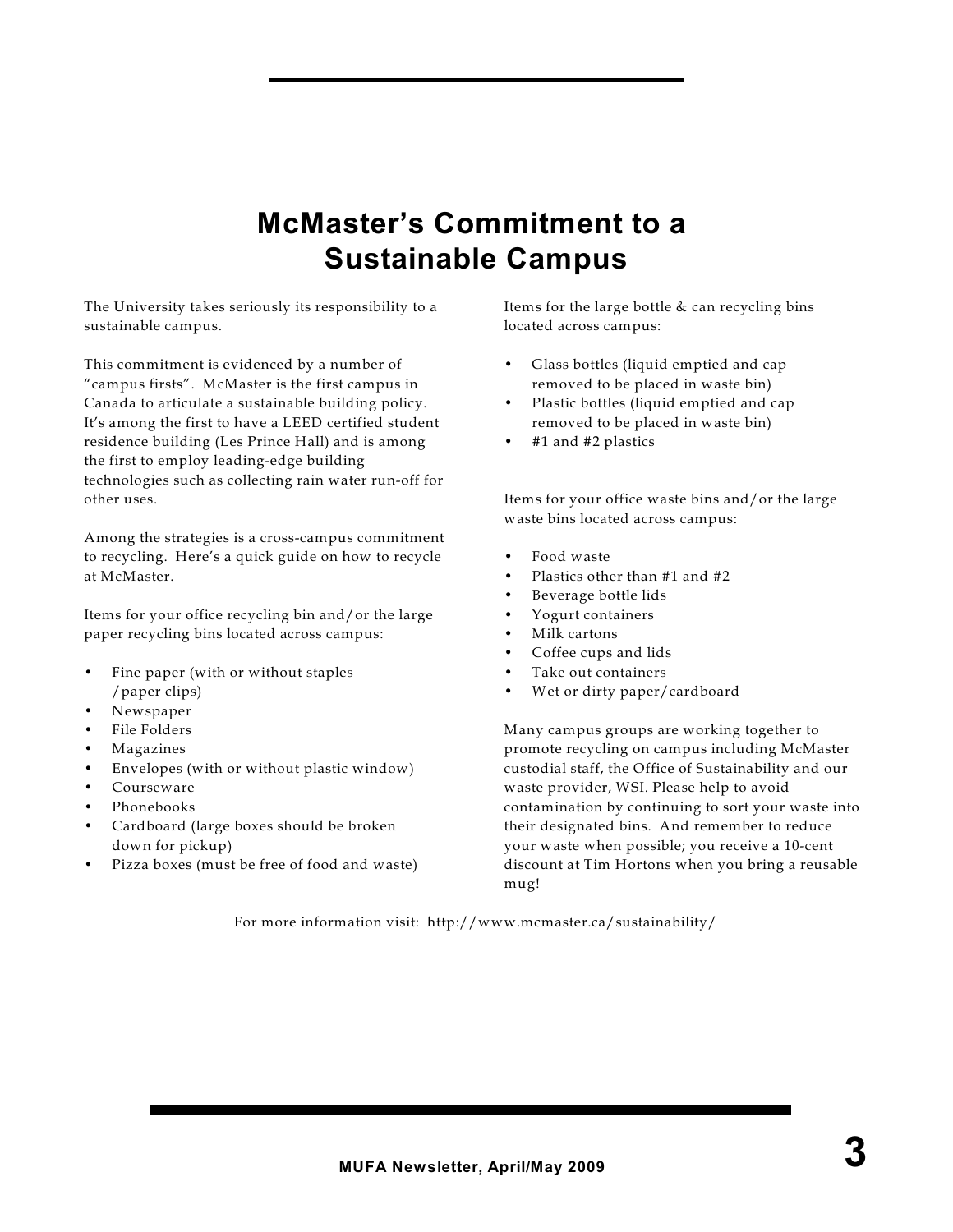# **Project Status Reports**

**(as of May 20, 2009)**

| <b>Project Name</b>                                                               | <b>Estimated</b><br><b>Completion</b><br><b>Date</b> | <b>Approved or</b><br><b>Anticipated</b><br><b>Budget</b>                             | <b>Status</b>                                                                                                                                                                                                                   |
|-----------------------------------------------------------------------------------|------------------------------------------------------|---------------------------------------------------------------------------------------|---------------------------------------------------------------------------------------------------------------------------------------------------------------------------------------------------------------------------------|
| <b>Project &amp; Budget Approved</b>                                              |                                                      |                                                                                       |                                                                                                                                                                                                                                 |
|                                                                                   |                                                      | \$48,000,000                                                                          |                                                                                                                                                                                                                                 |
| <b>Engineering Technology Building</b>                                            | Summer 2009                                          | \$38,000,000<br>(pre BTech Prog)<br>\$8,600,000<br>(orig project scope -<br>Dec 2005) | Mechanical/electrical systems 85% complete.<br>Drywall work and interior partitions 80% complete.<br>Finish work in basement, first floor, and second floor<br>95% complete. Washrooms completed in basement<br>and first floor |
| <b>McMaster Front Entrance</b><br>Improvements - Phase 2                          | Pending                                              | \$4,900,000                                                                           | Preliminary design work complete. First stage of<br>landscaping to be implemented following the<br>completion of the Engineering building.                                                                                      |
| MDCL 2 <sup>nd</sup> Floor Fitup                                                  | Summer 2009                                          | \$26,000,000                                                                          | Substantially complete. Furniture & equipment have<br>been finalized and installations have commenced.<br>Partial occupancy in place.                                                                                           |
| MUMC Biosafety Lab 3 (FHS)                                                        | Pending                                              | \$2,500,000                                                                           | Working drawings are 50% complete.                                                                                                                                                                                              |
| <b>MUMC Farncombe Digestive</b><br><b>Health Research Institute</b>               | Summer 2009                                          | \$3,675,000                                                                           | Cost estimates are being finalized. RFP for<br>construction manager has been called.                                                                                                                                            |
| <b>MUMC Surgical Skills Facility</b>                                              | Summer 2009                                          | \$3,150,000                                                                           | Tenders have been called. Building permit has been<br>issued.                                                                                                                                                                   |
| Centre for Advanced Management<br>Studies (CAMS)<br><b>Burlington Campus</b>      | <b>Fall 2010</b>                                     | \$26,824,000                                                                          | Submitted as a project in the Knowledge<br>Infrastructure Program (March 2009) and Long Term<br>Capital Planning Submission to MTCU (August 2008).<br>Draft site plan approval received. Formal design has<br>commenced.        |
| <b>Long Term Capital Planning</b><br><b>Projects</b>                              |                                                      |                                                                                       |                                                                                                                                                                                                                                 |
| Centre for Spinal Cord Injury and<br><b>Cancer Education &amp; Rehabilitation</b> |                                                      | \$20,000,000                                                                          | Submitted as a project in the Knowledge<br>Infrastructure Program (March 2009) and Long Term<br>Capital Planning Submission to MTCU (August 2008).                                                                              |
| Downtown Family Health Campus                                                     |                                                      | \$60,000,000                                                                          | Submitted as a project in the Knowledge<br>Infrastructure Program (March 2009).                                                                                                                                                 |
| "Green Renovations Utilities &<br>Infrastructure Upgrades                         |                                                      | \$41,800,000                                                                          | Submitted as a project in the Knowledge<br>Infrastructure Program (March 2009).                                                                                                                                                 |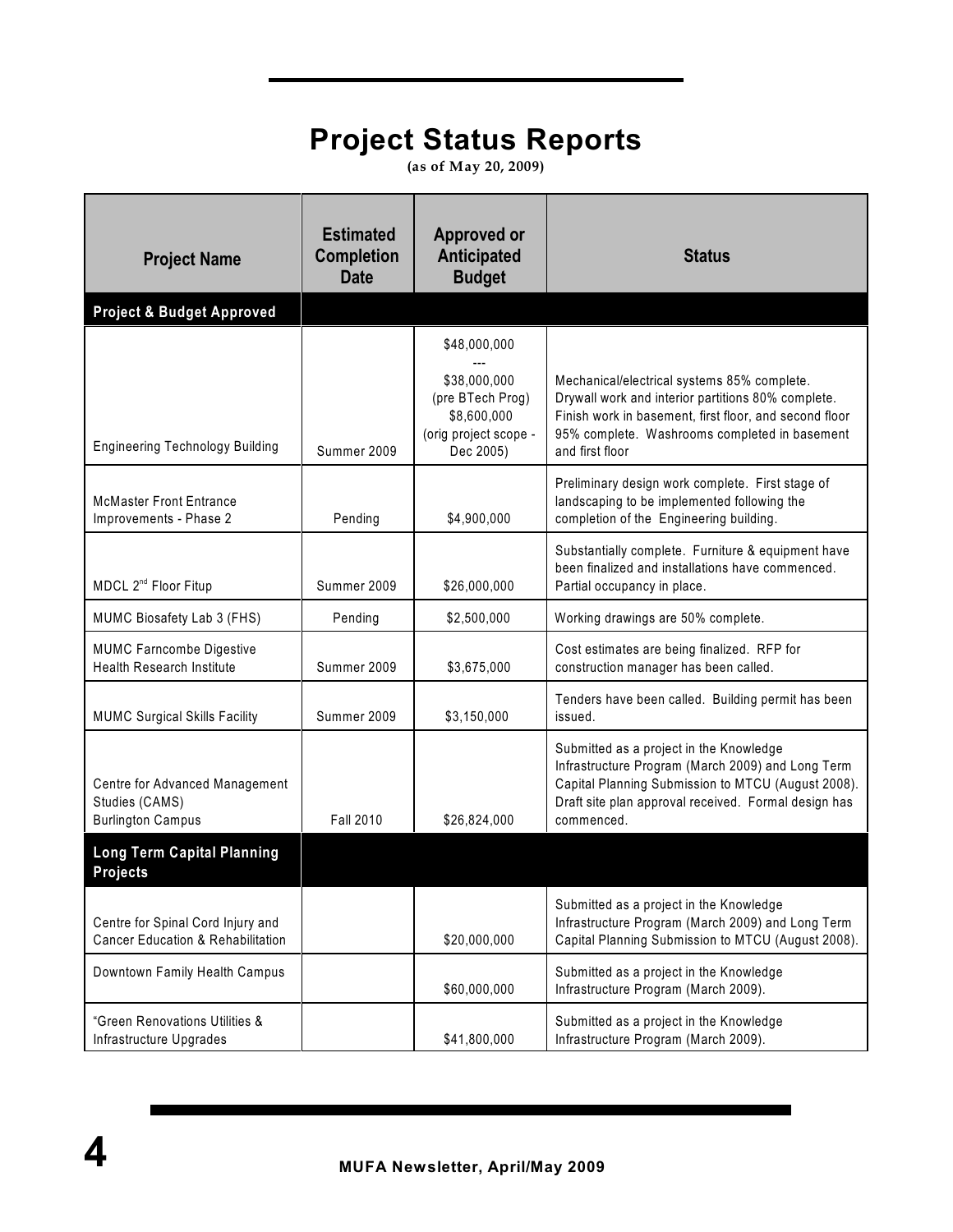| Libraries (Thode & Mills)<br>Renovations                                                  |                  | \$8,000,000                                                                                    | Submitted as a project in the Knowledge<br>Infrastructure Program (March 2009) and Long Term<br>Capital Planning Submission to MTCU (August 2008)<br>for Thode (\$5 million) |
|-------------------------------------------------------------------------------------------|------------------|------------------------------------------------------------------------------------------------|------------------------------------------------------------------------------------------------------------------------------------------------------------------------------|
| <b>McMaster Centre for Biosciences</b><br>& Health                                        |                  | \$150,000,000                                                                                  | Long Term Capital Planning Submission to MTCU<br>(August 2008)                                                                                                               |
| <b>Nuclear Reactor Building</b><br>Renovations                                            |                  | \$22,000,000                                                                                   | Submitted as a project in the Knowledge<br>Infrastructure Program (March 2009).                                                                                              |
| Research & Technology Upgrades                                                            |                  | \$20,500,000                                                                                   | Submitted as a project in the Knowledge<br>Infrastructure Program (March 2009).                                                                                              |
| Wilson Building for Studies in<br>Humanities & Social Sciences<br>(Liberal Arts Building) |                  | \$120,000,000                                                                                  | Long Term Capital Planning Submission to MTCU<br>(August 2008)                                                                                                               |
| <b>Other</b>                                                                              |                  |                                                                                                |                                                                                                                                                                              |
| City of Hamilton Combined Sewer<br>Overflow (CSO) Tank                                    | <b>Fall 2009</b> | City of Hamilton<br>Project                                                                    | City of Hamilton mobilized April 1/09 in the west<br>parking lot. Insurers & bonding requirements are<br>being reviewed.                                                     |
| <b>McMaster Innovation Park CanMet</b><br><b>Building</b>                                 |                  | MIP Board approval<br>to proceed with<br>sourcing of financ-<br>ing & finalization of<br>lease | Pending finalization of lease & financing.                                                                                                                                   |
| <b>McMaster Innovation Park</b><br>Infrastructure                                         |                  | \$12,500,000                                                                                   | Submitted as a project in the Knowledge<br>Infrastructure Program (March 2009)                                                                                               |
| <b>McMaster Innovation Park</b><br>Life Sciences Building                                 |                  | \$45,000,000                                                                                   | Submitted as a project in the Knowledge<br>Infrastructure Program (March 2009).                                                                                              |
| <b>McMaster Innovation Park</b><br><b>Red Brick Building Renovations</b>                  |                  | MIP Board<br>Approved                                                                          | Renovations currently underway.                                                                                                                                              |
| <b>For Future Consideration</b>                                                           |                  |                                                                                                |                                                                                                                                                                              |
| <b>Above Ground Parking Structure</b>                                                     |                  |                                                                                                | On hold pending campus wide parking review                                                                                                                                   |
| New Pool                                                                                  |                  |                                                                                                | PanAm Games Bid - dependent upon a successful<br>bid                                                                                                                         |
| Sports Arena                                                                              |                  |                                                                                                | Offsite Location                                                                                                                                                             |
| <b>Tennis Courts</b>                                                                      |                  |                                                                                                |                                                                                                                                                                              |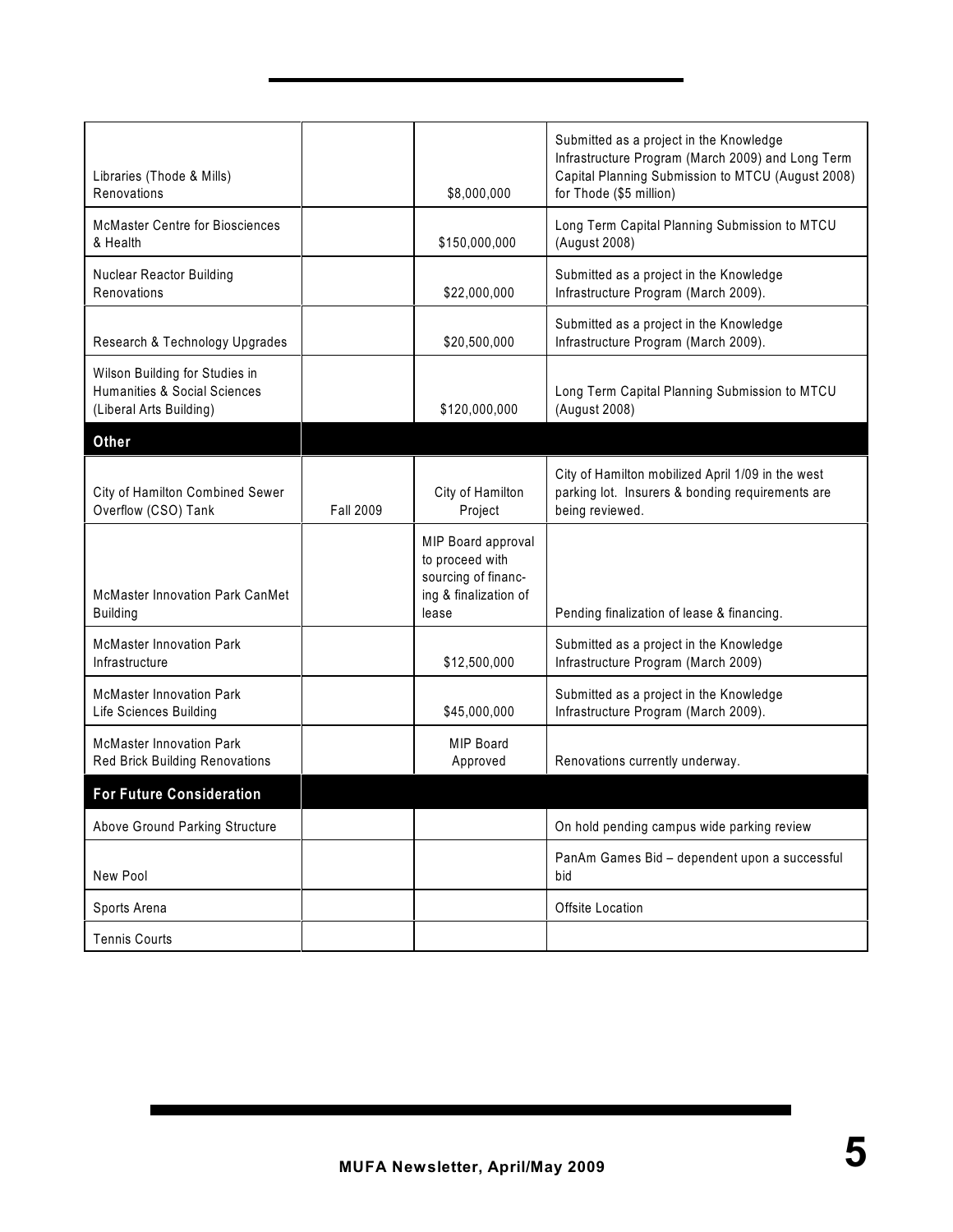# **Be Prepared for Retirement**

**Electronic Mail Accounts:** *(Re-endorsed by Joint Committee — May 29, 2001)* It is agreed that provision of e-mail computer accounts for retired faculty members is to be treated similarly to the provision of mail boxes or library cards. All retired faculty should have access to an e-mail account on the same terms as active faculty. Like the mail box or library card, the email account is to be used for University or academic business. The account may be accessed from University computers or by modem. In the latter case, if the retired faculty member wishes a fee modem account, this is also available and can be arranged (for example, through the purchase of vouchers at the Bookstore or by provision of a research account number).

Given past experience with illegitimate use of computer accounts by "hackers", it is recognized that for management purposes it might be necessary to require retired faculty to renew the e-mail computer account from time to time, or for CIS to remove accounts that are inactive over a long period of time.

This policy shall be reviewed no later than five years after its implementation.

**Termination Option:** During the fall of 1996, the Joint Committee recommended and the President agreed that those faculty who at the time of retirement elect the Pension Plan's Termination Option, should continue to qualify for the normal retirement benefits.

#### **Major Medical & Dental Benefits:**

Continuation of benefits which were in effect prior to retirement (some exceptions apply), for retiree, spouse and eligible children. **Out-of-Province/Out-of-Country-Coverage** is reduced to \$10,000/ lifetime. It is recommended that you obtain extra travel insurance every time you travel out of Ontario or Canada. You will be receiving a booklet from Human Resources which explains the benefits which are supplied by Sun Life.

**Life Insurance:** At retirement you will be

provided with a paid up policy of \$5,000. If you wish to convert your insurance to a private insurance plan, you must apply within one month of your retirement date. Please contact Human Resources for more information.

If you take early retirement, you are able to keep your current coverage (Grandfathered Plan) or the basic plan of 175% of salary (maximum salary \$100,000) by paying the full premium which is based on age factors, gender and smoking vs non-smoking. At age 69, however, the policy will be reduced to the Paid Up policy of \$5,000.

**Parking** (*Approved by Joint Committee —December 3, 1991*):

- 1. Faculty and Staff who have retired but have a postretirement appointment for which they receive remuneration from the University shall pay for parking (effective July 1, 1992).
- 2. Faculty and staff who have retired on or before June 30, 1992 shall continue to receive free parking; in the case of those who are under 65 the free parking shall be provided on West Campus. Any who have already reached 65 and are parking on West Campus should receive a Central Campus sticker immediately.
- 3. Faculty and staff who retire after June 30, 1992 may obtain a permit which allows (i) free parking on West Campus at all times and (ii) free parking on Central Campus for the period May to August and after 12:30 p.m. on days when classes are held between September and April; alternatively such individuals may purchase, at the Central Campus rate for eight months, a permit for Central Campus.

#### **Notice: to Retirees with Restricted Retiree Parking Permits**

#### (1) HOURLY PARKING

We are pleased to inform you that the automation of the kiosks has given us an opportunity to set up 1, 2 and 3 hour blocks of parking for retirees holding restricted retiree permits that become valid at 12:30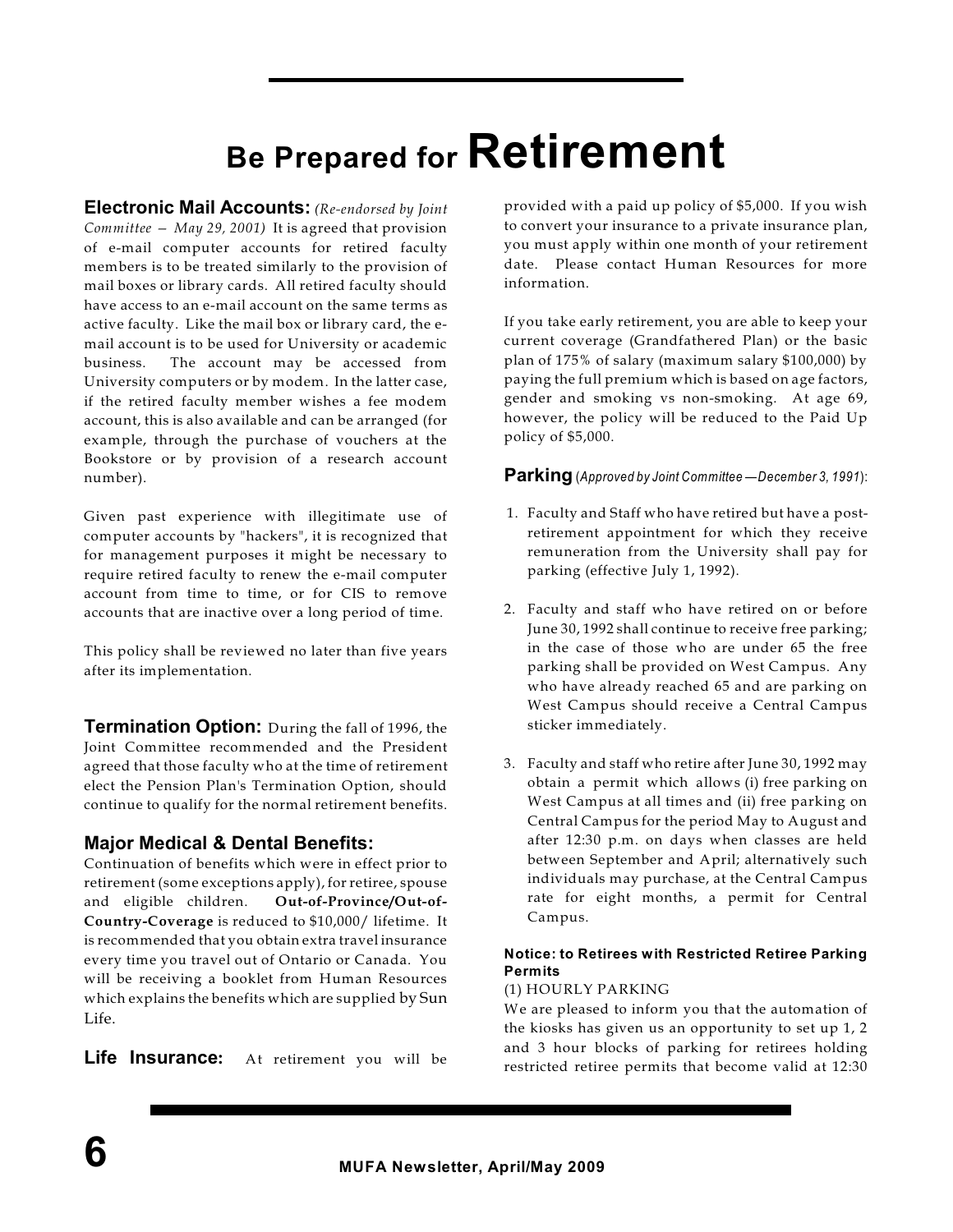p.m. Retirees who wish to park on central campus prior to 12:30 p.m. may purchase parking for the duration of time prior to 12:30 p.m. only. The above issued permits must be displayed with a restricted retiree permit, which takes effect at 12:30 pm.

#### (2) CENTRAL CAMPUS PARKING

Eight month central campus parking permits are available for purchase at the Parking Office at the regular permit fee.

Retiree permits are for the sole use of the retiree and are not transferrable to family members.

Please contact the Parking & Transit Services office, CUC 102, at 24921 or e-mail: parking@ mcmaster.ca. For up-to-date information and rates, visit their web site at http://parking.mcmaster.ca.

**Recreational Facilities**(*Approved by Joint Committee — June 21, 1999*): Anyone who retired prior to 1999

will continue to receive free membership at the Ivor Wynne Centre. Those who retired in 1999 may apply for membership at one-half price. All retirees after 1999 are eligible for membership in the Ivor Wynne Centre at a rate that will be prescribed annually and approved by the Board of Governors.

**CAUT Services:** Individuals who were eligible for membership in CAUT through MUFA before retirement are eligible for membership as CAUT retirees. Individual retired members may join CAUT as Retired Associate Members for an annual fee of \$25. For this fee they receive a subscription to the CAUT *Bulletin*, and may join a number of group plans offered for Life Insurance, Personal Accident Insurance, Family Life Insurance, Professional Property Insurance, Group Home Insurance, Travel Insurance, and other financial services. Retired members can also hold office and serve on CAUT committees. For more information, contact the MUFA Office (mufa@mcmaster.ca; Ext. 24682).

### **Welcome New Members**

Melissa Brouwers Oncology Andrew Colgoni Thode Library Gregory Pond Oncology

Dawn Bowdish Pathology & Mol Med Susanna Galbraith Health Sciences Library Chad Harvey Integrated Science Prog Michael Kilborn HSC Educational Services Alan Murray BA of Technology Prog Sarah Symons Integrated Science Prog

#### **Thank You, MUFA Volunteers**

Many thanks to all members who have actively participated on MUFA Committees or represented MUFA on University committees and boards. The Association has benefitted from your participation during 2008/09 and looks forward to working with many of you again in 2009/10.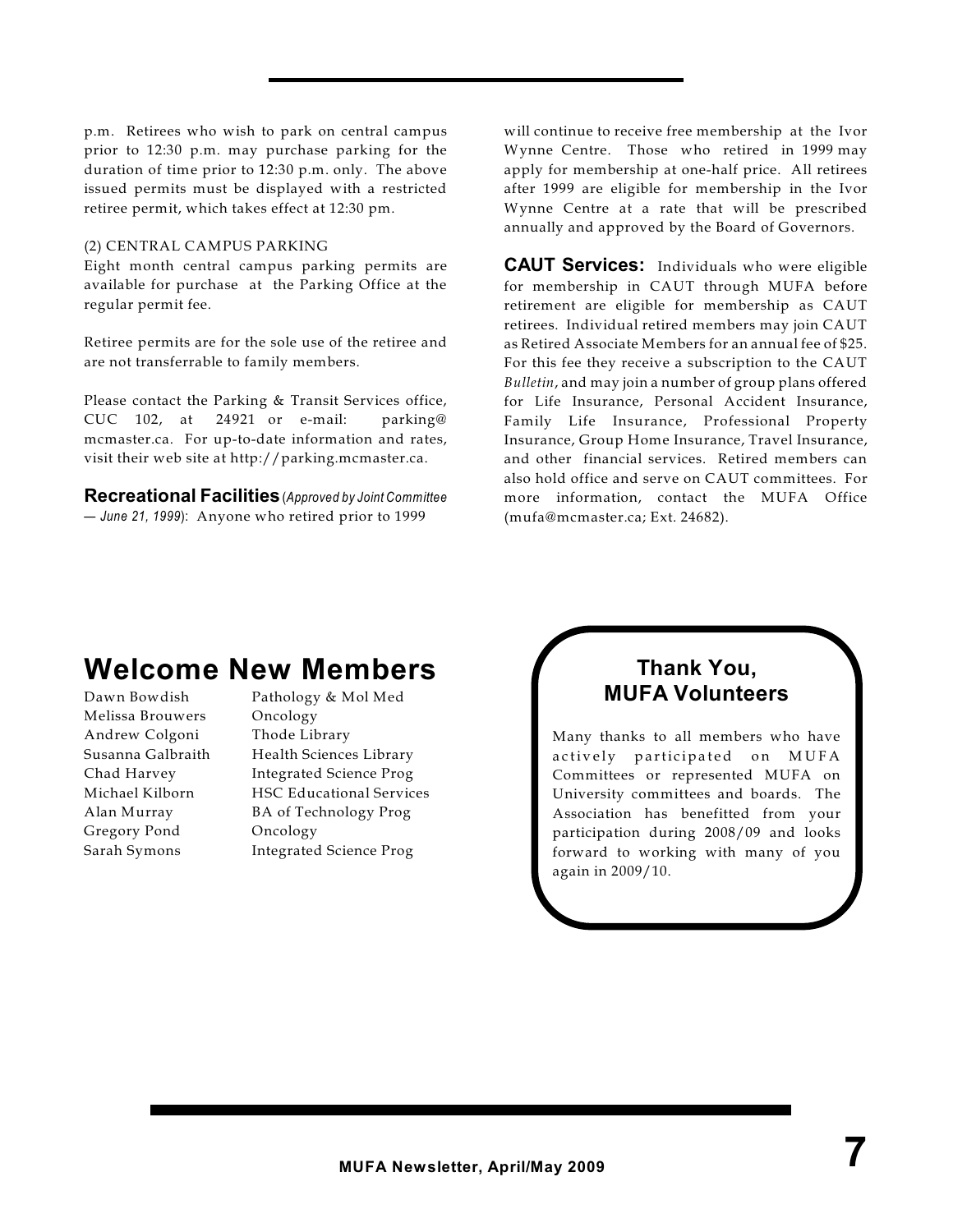**Furnished Condo for Rent** (owner on research leave). Available July 1, 2009 to June 30, 2010. 1250 sq. ft., 2 bedrooms, 2 bathrooms. Building constructed in 2002 and includes party room and sauna. 25-minute walk to McMaster; 5-minute walk to supermarket. Adjacent

to Dundas Valley Conservation Area – near Rail Trail. \$1300/month (includes rent, underground parking, condo fees). For more information, contact chenal@mcmaster.ca or 905-525-9l40, ext. 27096.

**House for Rent** during sabbatical leave, December 6, 2009 to July 31, 2010. Fully furnished three bedroom, 1 ½ bath home on 2 acres. Modern kitchen, dishwasher, washer/dryer, garage, air conditioning. Red pine hardwood floors , stone fireplace in main living area, and pond in backyard with forty acres of forest behind. Twenty-five minutes to McMaster University and 15 minutes to the town of Dundas. Go to http://www.sabbaticalhomes.com for details under listing number 43763. Rent \$1,400/month plus utilities (negotiable). Contact poinard@mcmaster.ca.

### **Sabbatical Home for Rent.**

Kirkendall near Locke Street. Fifteen-minute bike ride to McMaster. Five bedroom, three baths with large deck and fenced garden. Fully furnished. Air conditioned. Internet. Available September 1, 2009 to end December 2009. Rent negotiable, particularly if willing to look after pets (dog and cat). Please contact wadsley@mcmaster.ca or Ext 27106 for more details.

## **Executive Penthouse Condo for**

**Rent.** This is a two-story unit approximately 1800 sq ft with a private elevator. Fully furnished. Two bedrooms, three baths. Located in the core of

downtown Hamilton. Available for short term rentals. \$2,900/month all inclusive. Call 905-337-7710.

**Triplex for Rent**. Available June 1, 2009. 280/282 Bay Street South; 3 blocks from St. Joe's; close to schools & playground. Fully renovated, new appliances, washer & dryer in each unit, central air: 280 Bay 282 Bay (approx 1800 sq ft each) (approx 1500 sq ft each) **1 floor \$1600/mo + utilities st** 3 bedrooms, 2 bathrooms 3 bedrooms, 2 bathrooms **2 floor \$1500/mo + utilities nd** 3 bedrooms, 1 bathroom 2 bedrooms, 1 bathroom **3 Floor \$1200/mo + utilities rd** 3 bedrooms, 1 bathroom 3 bedrooms, 1 bathroom

To view, contact C. Hamielec at 905-527-6243 or 905- 522-9017 or hamiecin@hhsc.ca

**Apartment for Rent**. One- bedroom, downtown Hamilton condominium apartment for rent (Queen and Main) with newly renovated kitchen and bathroom, Jacuzzi tub, dishwasher, solarium, underground parking, and onsite superintendent services. Ideal for professors, visiting scholars, and graduate students. \$1000/mo. inclusive. Available August 1, 2009. For information, photographs, or a tour contact Lawrence at (416) 303-7795.

### **Furnished House for Rent.**

Surrounded by woods, but just minutes from McMaster. Available September 2009 to July 31, 2010 (dates somewhat flexible). Bright contemporary home with 4 bedrooms, 3 baths, family room with pool table, office space with large windows. Large entertainment kitchen includes dishwasher, wall oven and steam oven. Two fireplaces, solarium, big screen TV, Jacuzzi, large back deck, air conditioning, two car garage. In southwest neighbourhood of Hamilton next to rail trail. Bike to Mac in 10 minutes. \$2200/month + utilities. Contact Susanne at susannebv@gmail.com or 905-527-8356.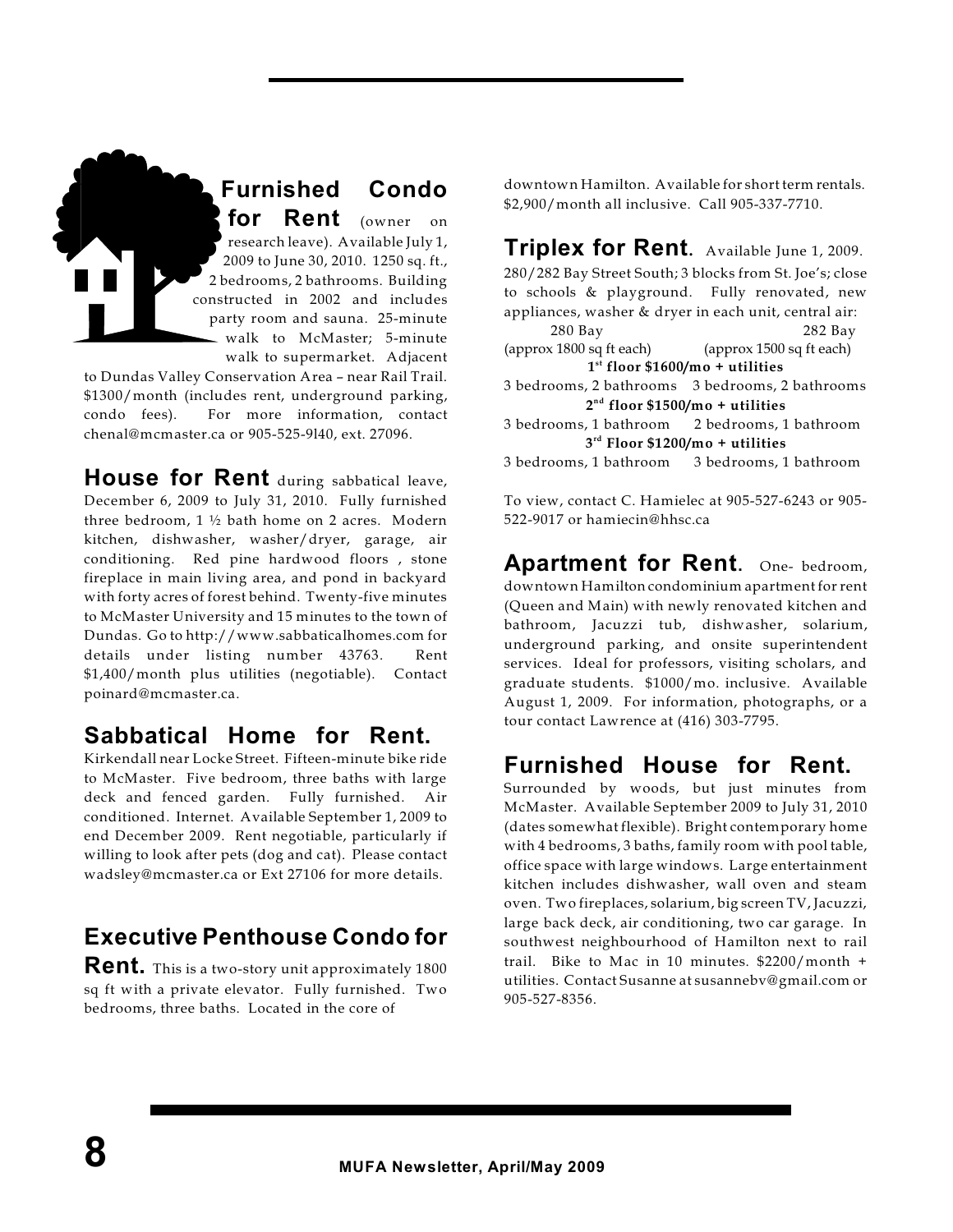

# **MUFA Goes Green**

In future, the MUFA *Newsletter* will be distributed electronically. Those on our mailing list will receive regular notices with a link to the most recent edition. For those of you who are not active members of MUFA, but who receive our *Newsletter*, we would appreciate if you could provide us with your e-mail address so that you won't miss any issues. If you would prefer to continue to receive hard copies of the *Newsletter*, please inform the MUFA Office (HH 103A, ext. 24682, mufa@mcmaster.ca).